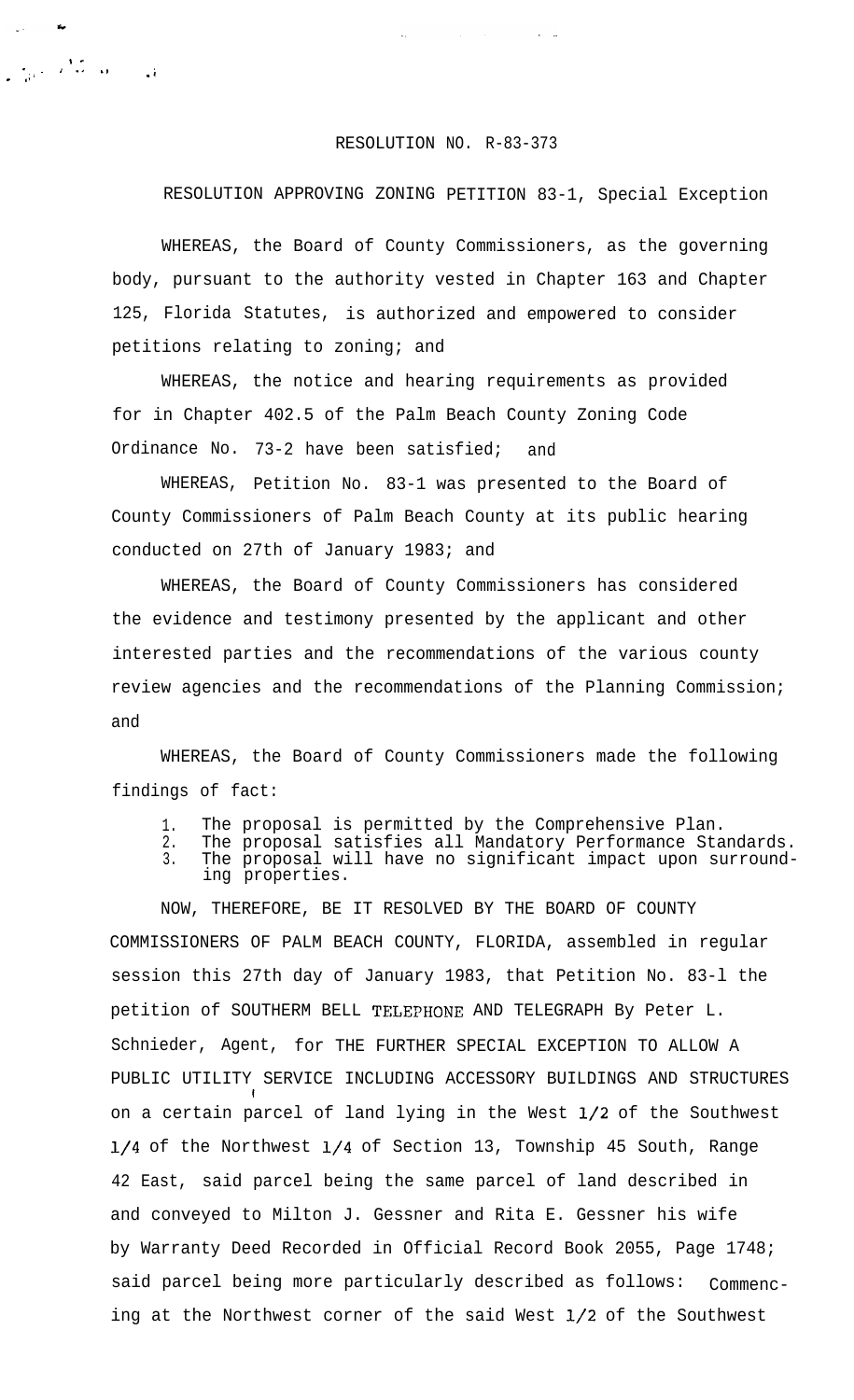l/4 of the Northwest l/4 of Section 13, Township 45 South, Range 42 East: run thence North  $89^{\circ}59'20"$  East along the North line of said West l/2 of the Southwest l/4 of the Northwest l/4 of Section 13, (The West line of the Northwest l/4 of Section 13 is shown to bear North  $0^{\circ}$  27'11" West by the Right-of-Way Map for S.R. 809 Section 9375-113 and all bearings mentioned herein are relative thereto), a distance of 440.54 feet more or less; to a line parallel with and 218.96 feet Westerly from, measured at right angles to, the East line of the West l/2 of the Southwest  $1/4$  of the Northwest  $1/4$  of Section 13; thence South  $0°26'49"$ East along said parallel line, a distance of 500.49 feet more or less, to the Westerly Right-of-Way line of Military Trail as shown aforesaid right-of-way map: said right-of-way being in the arc of a curve concave Southeasterly, having a radius of 1960.08 feet, thence Southwesterly along the arc of said curve subtending a central angle of 16°18'24", a distance of 557.82 feet to the Point of Beginning of the herein described parcel, thence continue Southwesterly along the said Westerly right-of-way line of Military Trail and along the arc of said curve, subtending, a central angle of 8°12'12" a distance of 280.64 feet more or less, to a line aprallel with and 33 feet Easterly from, measured at right angles to, the West line of the said West l/2 of the Southwest l/4 of the Northwest l/4 of Section 13; said parallel line being the Easterly right-of-way line of that certain 666 foot wide right-of-way referred to as Old Military Trail and S.R. No. 200 and more particularly described in Deed Book 533, Page 153. Thence North 0°27'11" West along said Easterly right-of-way line, a distance of 196.16 feet to the beginning of a curve concave Easterly, having a radius of 1008.74 feet: thence Northerly along the arc of said curve and I said Easterly right-of-way line, subtending a central'angle of 4°41'58", a distance of 82.74 feet more or less, to a point in the South line of the that certain parcel described in Official Record

 $\sim 100$ 

 $\label{eq:2.1} \mathcal{J}_{\mathcal{A}}(\mathcal{A})=\mathcal{J}_{\mathcal{A}}(\mathcal{A})\mathcal{J}_{\mathcal{A}}(\mathcal{A})$